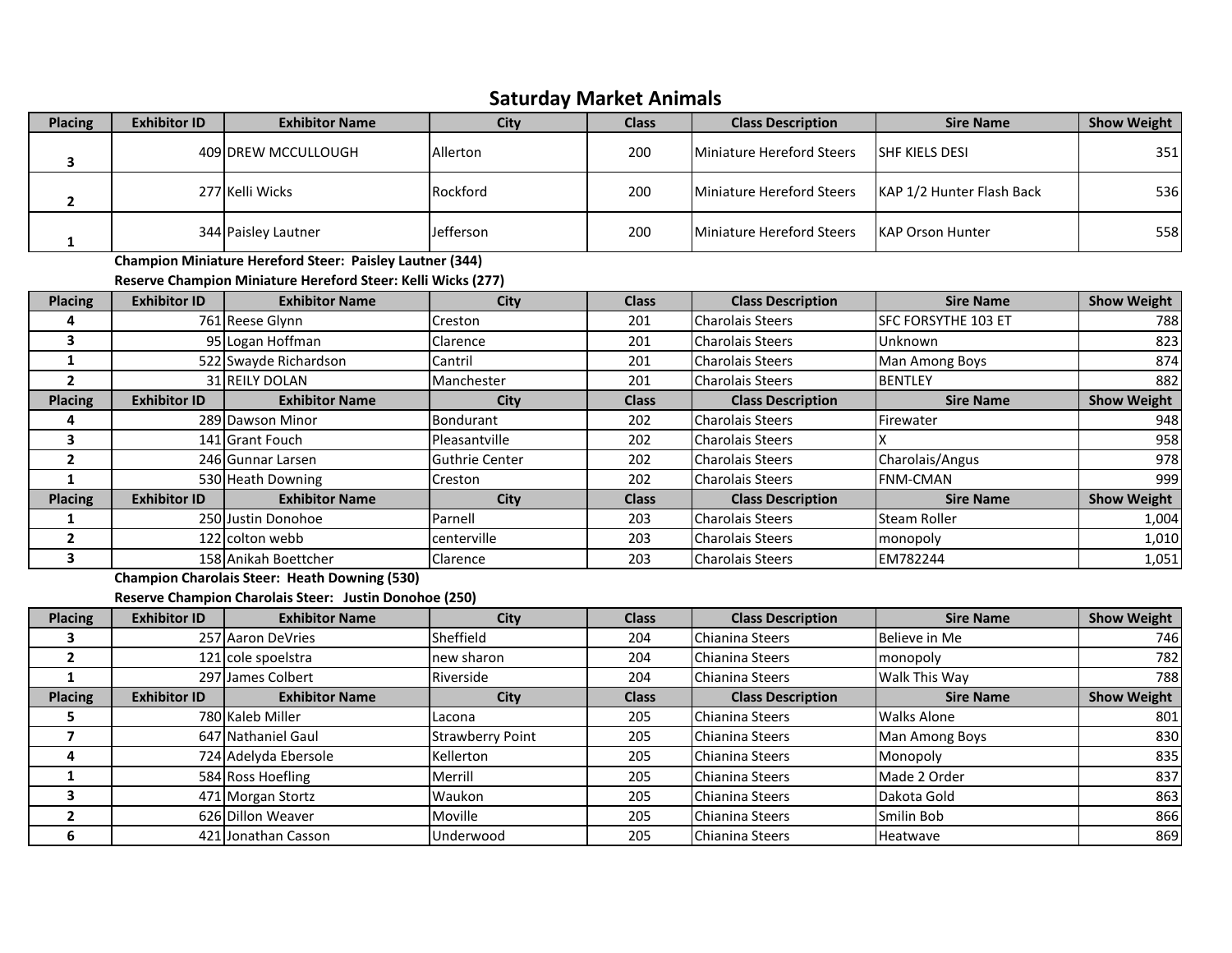| <b>Placing</b> | <b>Exhibitor ID</b> | <b>Exhibitor Name</b> | City                   | <b>Class</b> | <b>Class Description</b> | <b>Sire Name</b>      | <b>Show Weight</b> |
|----------------|---------------------|-----------------------|------------------------|--------------|--------------------------|-----------------------|--------------------|
| 6              |                     | 236 Brandon VenHorst  | Eldridge               | 206          | <b>Chianina Steers</b>   | Man Among Boys        | 870                |
| 3              |                     | 264 Hayden VanMeter   | Red Oak                | 206          | <b>Chianina Steers</b>   | Man Among Boys        | 876                |
| 5              |                     | 67 Luke Crock         | Mechanicsville         | 206          | Chianina Steers          | Fu Man Chu            | 879                |
| $\overline{2}$ |                     | 784 Scottie Plendl    | Kingsley               | 206          | <b>Chianina Steers</b>   | Fu Man Chu            | 879                |
| 4              |                     | 711 Justin Swanton    | Goose Lake             | 206          | Chianina Steers          | <b>WNT Carnac 88P</b> | 890                |
| 1              |                     | 649 Nicole Lange      | Harlan                 | 206          | Chianina Steers          | <b>Heat Wave</b>      | 898                |
| <b>Placing</b> | <b>Exhibitor ID</b> | <b>Exhibitor Name</b> | City                   | <b>Class</b> | <b>Class Description</b> | <b>Sire Name</b>      | <b>Show Weight</b> |
| 4              |                     | 751 Keaton Krieg      | Kingsley               | 207          | <b>Chianina Steers</b>   | Monopoly              | 917                |
| $\overline{2}$ |                     | 65 Gracie Russell     | Prescott               | 207          | Chianina Steers          | Benzfactor            | 918                |
| 6              |                     | 68 Norah Lund         | corning                | 207          | <b>Chianina Steers</b>   | Walks                 | 922                |
| $\overline{7}$ |                     | 412 Ethan Frederick   | <b>Bagley</b>          | 207          | <b>Chianina Steers</b>   | Monopoly              | 926                |
| 3              |                     | 634 Joe Herr          | Fontanelle             | 207          | <b>Chianina Steers</b>   | <b>Walks Alone</b>    | 927                |
| 8              |                     | 209 Avery Shalla      | Riverside              | 207          | <b>Chianina Steers</b>   | <b>WALKS ALONE</b>    | 931                |
| 5              |                     | 204 JUSTIN BEESON     | <b>CORRECTIONVILLE</b> | 207          | <b>Chianina Steers</b>   | <b>DAKOTA GOLD</b>    | 932                |
| 1              |                     | 38 Nate Tanner        | Atlantic               | 207          | Chianina Steers          | Monopoly              | 967                |
| <b>Placing</b> | <b>Exhibitor ID</b> | <b>Exhibitor Name</b> | City                   | <b>Class</b> | <b>Class Description</b> | <b>Sire Name</b>      | <b>Show Weight</b> |
| 4              |                     | 8 Kamryn Chapman      | Tipton                 | 208          | <b>Chianina Steers</b>   | Monopoly              | 983                |
| 1              |                     | 801 Kaden Wilson      | Creston                | 208          | Chianina Steers          | <b>MAB</b>            | 984                |
| $\overline{2}$ |                     | 241 Regan McClure     | Burlington             | 208          | <b>Chianina Steers</b>   | FU MAN CHU            | 984                |
| 5              |                     | 365 Ethan Heitshusen  | Williamsburg           | 208          | Chianina Steers          | <b>MONOPLY</b>        | 984                |
| 3              |                     | 184 Kyle Andrews      | Allerton               | 208          | Chianina Steers          | fu man chu            | 991                |
| <b>Placing</b> | <b>Exhibitor ID</b> | <b>Exhibitor Name</b> | City                   | <b>Class</b> | <b>Class Description</b> | <b>Sire Name</b>      | <b>Show Weight</b> |
| 3              |                     | 26 Lucy Loecke        | Manchester             | 209          | <b>Chianina Steers</b>   | Monopoly              | 1,011              |
| $\overline{2}$ |                     | 579 Kirstyn Samuelson | Decorah                | 209          | <b>Chianina Steers</b>   | Monopoly              | 1,054              |
| 1              |                     | 267 adam monaghan     | manchester             | 209          | Chianina Steers          | monoply               | 1,074              |

**Champion Chianina Steer: Nate Tanner (38)**

## **Reserve Champion Chianina Steer: Ross Hoefling (584)**

| <b>Placing</b> | <b>Exhibitor ID</b> | <b>Exhibitor Name</b> | City                | Class | <b>Class Description</b> | <b>Sire Name</b>              | <b>Show Weight</b> |
|----------------|---------------------|-----------------------|---------------------|-------|--------------------------|-------------------------------|--------------------|
|                |                     | 586 Brady Edge        | West Branch         | 210   | <b>IRed Angus Steers</b> | <b>ILFLC Zavier 61X</b>       | 8201               |
|                |                     | 644 Megan Ahrendsen   | <b>Sioux Rapids</b> | 210   | <b>Red Angus Steers</b>  | <b>ISLGN Abraham 3110A</b>    | 8721               |
|                |                     | 36 Chase Sypersma     | moville             | 210   | <b>Red Angus Steers</b>  | <b>Black Brylor Arson 23Y</b> | 950                |

**Champion Red Angus Steer: Megan Ahrendsen (644)**

**Reserve Champion Red Angus Steer: Chase Sypersma (36)**

| <b>Placing</b> | <b>Exhibitor ID</b> | <b>Exhibitor Name</b> | City             | Class        | <b>Class Description</b> | <b>Sire Name</b>                   | <b>Show Weight</b> |
|----------------|---------------------|-----------------------|------------------|--------------|--------------------------|------------------------------------|--------------------|
|                |                     | 176 Abbey Pals        | <b>Indianola</b> | <u>_ _ _</u> | <b>Hereford Steers</b>   | <b>Hand 0280</b><br><b>JCS Top</b> | 718                |
|                |                     | 478 Aiden Pals        | Indianola        | <u>_ _ _</u> | <b>Hereford Steers</b>   | <b>Hand 0280</b><br><b>JCS Top</b> | 732                |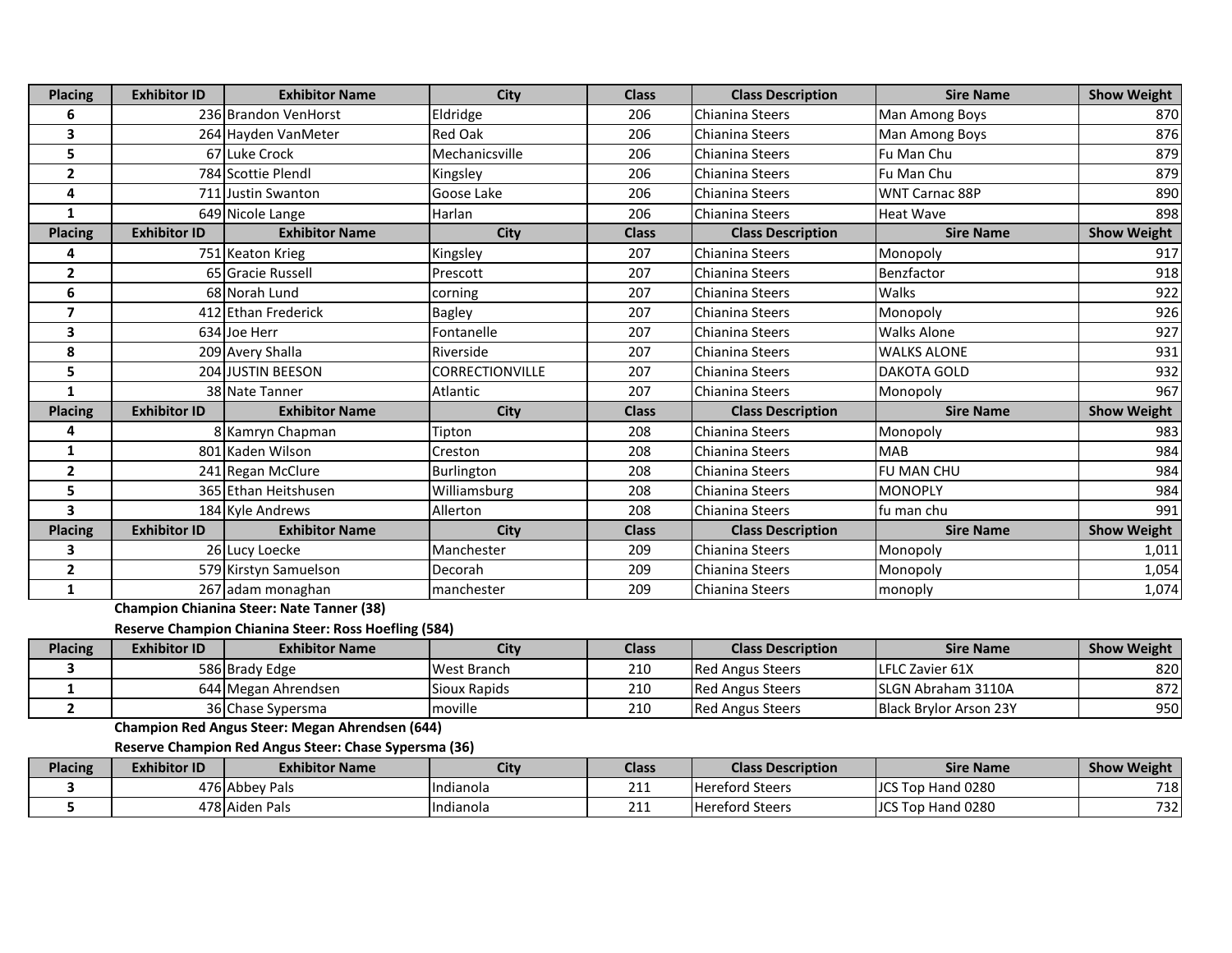| 4                       |                     | 560 Cassie Larson                                    | Elkader          | 211          | <b>Hereford Steers</b>    | Lind Red Cattle AC 7AET        | 745                |
|-------------------------|---------------------|------------------------------------------------------|------------------|--------------|---------------------------|--------------------------------|--------------------|
| $\overline{2}$          |                     | 758 Olivia Johnson                                   | Prole            | 211          | Hereford Steers           | TFR Cyrus 225ET                | 817                |
| $\mathbf{1}$            |                     | 502 Jenna Kauzlarich                                 | Knoxville        | 211          | <b>Hereford Steers</b>    | TDP REVOLUTION 416A ET         | 830                |
| <b>Placing</b>          | <b>Exhibitor ID</b> | <b>Exhibitor Name</b>                                | <b>City</b>      | <b>Class</b> | <b>Class Description</b>  | <b>Sire Name</b>               | <b>Show Weight</b> |
| 1                       |                     | 190 T.R. Putz                                        | <b>OTLEY</b>     | 212          | <b>Hereford Steers</b>    | <b>SS VENERABLE 19Z</b>        | 900                |
| 5                       |                     | 363 Cody Simons                                      | Marcus           | 212          | <b>Hereford Steers</b>    | BH Mr Kutter 3011ET            | 909                |
| 4                       |                     | 195 jacey orman                                      | Bouton           | 212          | <b>Hereford Steers</b>    | Bailout                        | 926                |
| $\overline{\mathbf{3}}$ |                     | 192 jarrett orman                                    | bouton           | 212          | <b>Hereford Steers</b>    | Bentley                        | 929                |
| $\overline{\mathbf{2}}$ |                     | 441 Nick Deppe                                       | Maquoketa        | 212          | <b>Hereford Steers</b>    | <b>HTSR Chez Full Throttle</b> | 972                |
| <b>Placing</b>          | <b>Exhibitor ID</b> | <b>Exhibitor Name</b>                                | City             | <b>Class</b> | <b>Class Description</b>  | <b>Sire Name</b>               | <b>Show Weight</b> |
| $\mathbf{1}$            |                     | 441 Nick Deppe                                       | Maquoketa        | 213          | <b>Hereford Steers</b>    | <b>DEP Generation X</b>        | 1,067              |
| $\overline{2}$          |                     | 289 Dawson Minor                                     | <b>Bondurant</b> | 213          | <b>Hereford Steers</b>    | DKF RO CASH FLOW0245ET         | 1,069              |
|                         |                     | Champion Hereford Steer: T.R. Putz (190)             |                  |              |                           |                                |                    |
|                         |                     | Reserve Champion Hereford Steer: Nick Deppe (441)    |                  |              |                           |                                |                    |
| <b>Placing</b>          | <b>Exhibitor ID</b> | <b>Exhibitor Name</b>                                | <b>City</b>      | <b>Class</b> | <b>Class Description</b>  | <b>Sire Name</b>               | <b>Show Weight</b> |
| 4                       |                     | 459 Dawson Book                                      | Eldridge         | 214          | Limousin Steers           | EF ANALIZE THIS                | 794                |
| 3                       |                     | 620 Clayton Morgan                                   | Coon Rapids      | 214          | Limousin Steers           | Walk This Way                  | 798                |
| $\overline{2}$          |                     | 356 Austin Haskovec                                  | Cresco           | 214          | <b>Limousin Steers</b>    | <b>BRAW USER FRIENDLY</b>      | 848                |
| $\mathbf{1}$            |                     | 306 Nick Duckett                                     | Grimes           | 214          | Limousin Steers           | Mags Xyloid                    | 867                |
| <b>Placing</b>          | <b>Exhibitor ID</b> | <b>Exhibitor Name</b>                                | <b>City</b>      | <b>Class</b> | <b>Class Description</b>  | <b>Sire Name</b>               | <b>Show Weight</b> |
| $\mathbf{1}$            |                     | 408 Derek Anderson                                   | Garner           | 215          | Limousin Steers           | <b>RGMA Aftershock</b>         | 933                |
| $\mathbf{2}$            |                     | 220 Jamie Smith                                      | New Virginia     | 215          | <b>Limousin Steers</b>    | <b>EF Xcessive Force</b>       | 1,121              |
|                         |                     | <b>Champion Limousin Steer: Derek Anderson (408)</b> |                  |              |                           |                                |                    |
|                         |                     | Reserve Champion Limousin Steer: Nick Duckett (306)  |                  |              |                           |                                |                    |
| <b>Placing</b>          | <b>Exhibitor ID</b> | <b>Exhibitor Name</b>                                | <b>City</b>      | <b>Class</b> | <b>Class Description</b>  | <b>Sire Name</b>               | <b>Show Weight</b> |
| 3                       |                     | 553 Marcey Bailey                                    | Creston          | 216          | Maine Anjou Steers        | $I-80$                         | 688                |
| $\overline{a}$          |                     | 672 Shayla Martsching                                | Moulton          | 216          | Maine Anjou Steers        | Believe In Me                  | 732                |
| $\mathbf{1}$            |                     | 561 Ethan Smith                                      | <b>Bondurant</b> | 216          | <b>Maine Anjou Steers</b> | <b>Hard Candy</b>              | 764                |
| $\overline{2}$          |                     | 85 Logan Thimmes                                     | Mechanicsville   | 216          | <b>Maine Anjou Steers</b> | Irish Whiskey                  | 774                |
| 5                       |                     | 433 Macy Johnson                                     | Winterset        | 216          | <b>Maine Anjou Steers</b> | $I-80$                         | 784                |
| <b>Placing</b>          | <b>Exhibitor ID</b> | <b>Exhibitor Name</b>                                | City             | <b>Class</b> | <b>Class Description</b>  | <b>Sire Name</b>               | <b>Show Weight</b> |
| 9                       |                     | 558 Andrew Palmersheim                               | Manchester       | 217          | <b>Maine Anjou Steers</b> | General Lee                    | 802                |
| $\overline{2}$          |                     | 87 Michael Frisbie                                   | Buckingham       | 217          | <b>Maine Anjou Steers</b> | Unstoppable                    | 810                |
| 5                       |                     | 721 taylor westhoff                                  | pulaski          | 217          | Maine Anjou Steers        | Man Among Boys                 | 813                |
| 4                       |                     | 196 Kolin Krauskopf                                  | Decorah          | 217          | Maine Anjou Steers        | 180                            | 824                |
| scratch                 |                     | 534 Megan Zwiefel                                    | Clarion          | 217          | Maine Anjou Steers        | truebadoor                     | 830                |
| 1                       |                     | 37 Jamien Moore                                      | Lisbon           | 217          | Maine Anjou Steers        | Walks This Way                 | 832                |
| 8                       | 207                 | Allie McArtor                                        | Mt. Pleasant     | 217          | Maine Anjou Steers        | <b>DADDYS MONEY</b>            | 833                |
| $\overline{\mathbf{3}}$ |                     | 7 Kerrigan Hatch                                     | Gladbrook        | 217          | <b>Maine Anjou Steers</b> | Monopoly                       | 842                |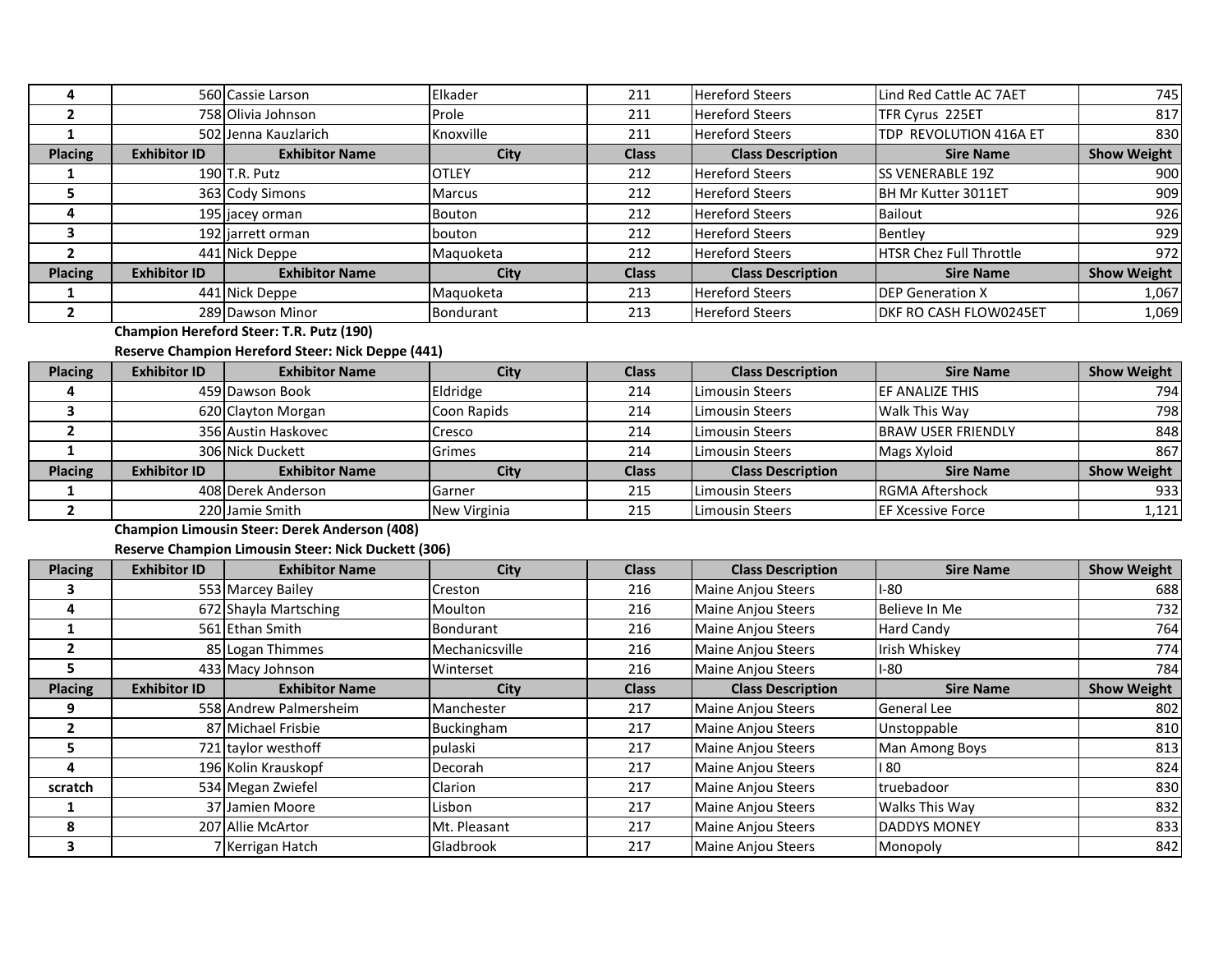| $\overline{7}$          |                     | 555 Skyler Juhl                               | Hedrick          | 217          | Maine Anjou Steers        | <b>SAK Summit</b>       | 844                |
|-------------------------|---------------------|-----------------------------------------------|------------------|--------------|---------------------------|-------------------------|--------------------|
| 6                       |                     | 473 Paige Strohbehn                           | Grundy center    | 217          | <b>Maine Anjou Steers</b> | $I-80$                  | 864                |
| <b>Placing</b>          | <b>Exhibitor ID</b> | <b>Exhibitor Name</b>                         | City             | <b>Class</b> | <b>Class Description</b>  | <b>Sire Name</b>        | <b>Show Weight</b> |
| 5                       |                     | 679 Aaron Suhr                                | waukee           | 218          | Maine Anjou Steers        | unknown                 | 875                |
| $\overline{\mathbf{2}}$ |                     | 515 Morgan McDermott                          | Wiota            | 218          | Maine Anjou Steers        | Monopoly                | 885                |
| 3                       |                     | 330 Elizabeth Smith                           | Decorah          | 218          | Maine Anjou Steers        | Goet I80                | 886                |
| $\mathbf{1}$            |                     | 481 Ben Bravard                               | Jefferson        | 218          | <b>Maine Anjou Steers</b> | I DELIVER               | 886                |
| $\overline{a}$          |                     | 448 Trevor Bormann                            | algona           | 218          | Maine Anjou Steers        | Bojo                    | 893                |
| 10                      |                     | 16 Beau Klaver                                | Kamrar           | 218          | <b>Maine Anjou Steers</b> | Comfort Zone            | 902                |
| 8                       |                     | 159 Braden Oxley                              | Marion           | 218          | Maine Anjou Steers        | Unstoppable             | 905                |
| 9                       |                     | 134 Andrew Sharff                             | Maynard          | 218          | <b>Maine Anjou Steers</b> | Believe In Me           | 907                |
| $\overline{\mathbf{z}}$ |                     | 569 LINDSEY DINKLA                            | Massena          | 218          | Maine Anjou Steers        | Unstoppable             | 908                |
| 6                       |                     | 250 Justin Donohoe                            | Parnell          | 218          | <b>Maine Anjou Steers</b> | 180                     | 910                |
| <b>Placing</b>          | <b>Exhibitor ID</b> | <b>Exhibitor Name</b>                         | City             | <b>Class</b> | <b>Class Description</b>  | <b>Sire Name</b>        | <b>Show Weight</b> |
| $\mathbf{1}$            |                     | 367 Grace Voss                                | Dexter           | 219          | <b>Maine Anjou Steers</b> | Unstoppable             | 911                |
| 4                       |                     | 312 tanner rosdail                            | marion           | 219          | Maine Anjou Steers        | thriller                | 923                |
| $\mathbf{2}$            |                     | 169 Dylan Madden                              | Alden            | 219          | Maine Anjou Steers        | <b>LFCC Unstoppable</b> | 933                |
| 3                       |                     | 273 jacob carlson                             | clarinda         | 219          | <b>Maine Anjou Steers</b> | 50G                     | 935                |
| <b>Placing</b>          | <b>Exhibitor ID</b> | <b>Exhibitor Name</b>                         | <b>City</b>      | <b>Class</b> | <b>Class Description</b>  | <b>Sire Name</b>        | <b>Show Weight</b> |
| $\overline{2}$          |                     | 143 Hannah Lage                               | Postville        | 220          | <b>Maine Anjou Steers</b> | $I-80$                  | 944                |
| 3                       |                     | 122 colton webb                               | centerville      | 220          | Maine Anjou Steers        | mab                     | 947                |
| 6                       |                     | 785 Zoe Joiner                                | Plano            | 220          | Maine Anjou Steers        | Goet I-80               | 951                |
| $\mathbf{1}$            |                     | 641 Keaton Otto                               | Manning          | 220          | Maine Anjou Steers        | <b>MAB</b>              | 960                |
| 4                       |                     | 289 Dawson Minor                              | <b>Bondurant</b> | 220          | <b>Maine Anjou Steers</b> | <b>MAN AMONG BOYS</b>   | 965                |
| 5                       |                     | 454 Breck Coffland                            | Blairstown       | 220          | Maine Anjou Steers        | GOET 180                | 966                |
| <b>Placing</b>          | <b>Exhibitor ID</b> | <b>Exhibitor Name</b>                         | <b>City</b>      | <b>Class</b> | <b>Class Description</b>  | <b>Sire Name</b>        | <b>Show Weight</b> |
| 5                       |                     | 146 Johnathan Kash                            | Clarence         | 221          | Maine Anjou Steers        | LFCC Unstoppable        | 976                |
| $\mathbf{1}$            |                     | 240 Max McClure                               | Burlington       | 221          | Maine Anjou Steers        | <b>MMAL069</b>          | 984                |
| $\overline{2}$          |                     | 373 Josh Carlson                              | Gowrie           | 221          | Maine Anjou Steers        | <b>Smiling Bob</b>      | 988                |
| 3                       |                     | 27 MACY LOECKE                                | Manchester       | 221          | Maine Anjou Steers        | $I-80$                  | 991                |
| 4                       |                     | 598 Jake Knudson                              | Estherville      | 221          | Maine Anjou Steers        | Monopoly                | 998                |
| <b>Placing</b>          | <b>Exhibitor ID</b> | <b>Exhibitor Name</b>                         | City             |              | <b>Class Description</b>  | <b>Sire Name</b>        | <b>Show Weight</b> |
| $\mathbf{1}$            |                     | 224 Lainey DeVries                            | Red Oak          | 222          | Maine Anjou Steers        | Ready To Rumble         | 1,006              |
| 4                       |                     | 449 Abby Badger                               | Bagley           | 222          | Maine Anjou Steers        | Monoply                 | 1,018              |
| $\overline{2}$          |                     | 105 Bailey christensen                        | adel             | 222          | Maine Anjou Steers        | $1-67$                  | 1,021              |
| 3                       |                     | 717 Lilie Vansice                             | Melbourne        | 222          | <b>Maine Anjou Steers</b> | Monopoly                | 1,021              |
| 5                       |                     | 90 Cam Pryor                                  | Red Oak          | 222          | <b>Maine Anjou Steers</b> | Man Among Boys          | 1,033              |
|                         |                     | Champion Maine-Anjou Steer: Keaton Otto (641) |                  |              |                           |                         |                    |

**Reserve Champion Maine-Anjou Steer: Grace Voss (367)**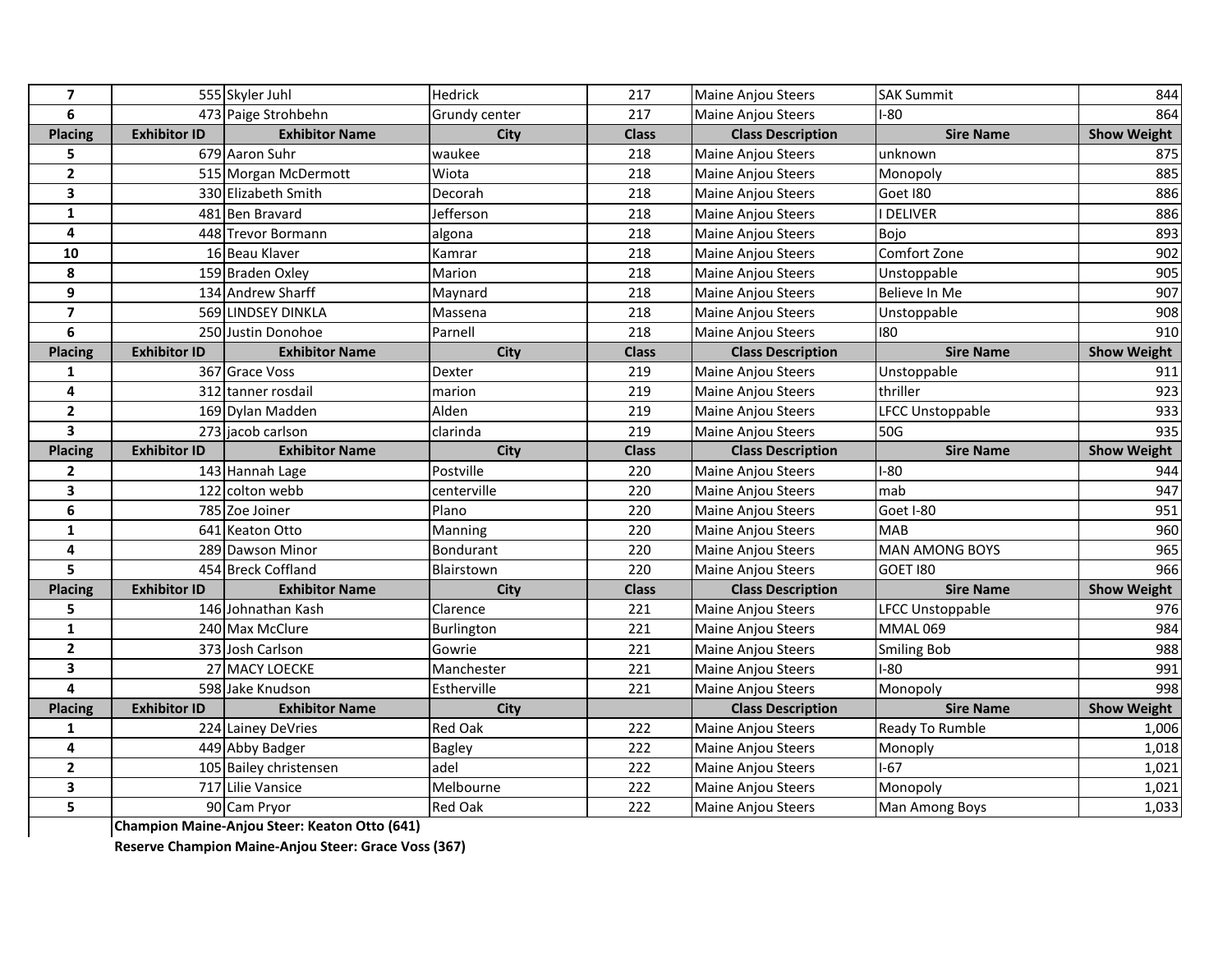| <b>Placing</b> | <b>Exhibitor ID</b> | <b>Exhibitor Name</b>  | <b>City</b>         | <b>Class</b> | <b>Class Description</b>     | <b>Sire Name</b>           | <b>Show Weight</b> |
|----------------|---------------------|------------------------|---------------------|--------------|------------------------------|----------------------------|--------------------|
|                |                     | 576 Cody Peterson      | Palmer              | 223          | <b>Shorthorn Plus Steers</b> | Jakes proud jazz           | 687                |
| $\overline{2}$ |                     | 427 Kerrigan Glawe     | Farmersburg         | 223          | <b>Shorthorn Plus Steers</b> | Walk This Way              | 727                |
| 5              |                     | 568 Kelly Marshek      | Iowa City           | 223          | <b>Shorthorn Plus Steers</b> | GOET 180                   | 756                |
| 3              |                     | 554 Mason Juhl         | <b>Hedrick</b>      | 223          | <b>Shorthorn Plus Steers</b> | <b>Bear Cat</b>            | 777                |
| 4              |                     | 236 Brandon VenHorst   | Eldridge            | 223          | <b>Shorthorn Plus Steers</b> | MAB, xFN4227068            | 783                |
| <b>Placing</b> | <b>Exhibitor ID</b> | <b>Exhibitor Name</b>  | <b>City</b>         | <b>Class</b> | <b>Class Description</b>     | <b>Sire Name</b>           | <b>Show Weight</b> |
| 5              |                     | 414 Hunter Holdgrafer  | Bryant              | 224          | Shorthorn Plus Steers        | Jake's Proud Jazz          | 820                |
| 4              |                     | 118 Allyssa Obrecht    | Harlan              | 224          | <b>Shorthorn Plus Steers</b> | Jake's Proud Jazz 266L     | 827                |
| 3              |                     | 320 Walker Kipp        | yale                | 224          | <b>Shorthorn Plus Steers</b> | AHL Double Stuff 306       | 843                |
| 6              |                     | 390 Taylor Haskovec    | Cresco              | 224          | <b>Shorthorn Plus Steers</b> | Touchdown                  | 853                |
| $\overline{2}$ |                     | 330 Elizabeth Smith    | Decorah             | 224          | <b>Shorthorn Plus Steers</b> | Thriller                   | 861                |
|                |                     | 64 Dustin Lund         | corning             | 224          | Shorthorn Plus Steers        |                            | 869                |
|                | <b>Exhibitor ID</b> | <b>Exhibitor Name</b>  | <b>City</b>         | <b>Class</b> | <b>Class Description</b>     | <b>Sire Name</b>           | <b>Show Weight</b> |
| 4              |                     | 201 Emma Sinclair      | <b>WILLIAMSBURG</b> | 225          | Shorthorn Plus Steers        | <b>MAB</b>                 | 904                |
| 3              |                     | 242 Saul Christensen   | Royal               | 225          | <b>Shorthorn Plus Steers</b> | <b>MAB</b>                 | 941                |
| $\overline{2}$ |                     | 188 Brady Benning      | Waverly             | 225          | <b>Shorthorn Plus Steers</b> | Man Among Boys, sCHI370785 | 951                |
|                |                     | 355 Anna Heatherington | Fort Dodge          | 225          | Shorthorn Plus Steers        | Man Among Boys             | 967                |
| 5              |                     | <b>30 MYLA LOECKE</b>  | Manchester          | 225          | Shorthorn Plus Steers        | YELLOW JACKET              | 970                |
| 6              |                     | 800 Raechel Scudder    | Davis City          | 225          | <b>Shorthorn Plus Steers</b> | J Rock On 10A              | 1,008              |

**Champion Shorthorn Plus Steer: Dustin Lund (64)**

**Reserve Champion Shorthorn Plus Steer: Elizabeth Smith (330)**

| <b>Placing</b> | <b>Exhibitor ID</b> | <b>Exhibitor Name</b> | City          | <b>Class</b> | <b>Class Description</b> | <b>Sire Name</b>          | <b>Show Weight</b> |
|----------------|---------------------|-----------------------|---------------|--------------|--------------------------|---------------------------|--------------------|
|                |                     | 566 Kailee Marshek    | lowa City     | 226          | <b>Shorthorn Steers</b>  | <b>IFSF Starburst 058</b> | 674                |
|                |                     | 330 Elizabeth Smith   | Decorah       | 226          | <b>Shorthorn Steers</b>  | <b>IFSF Starburst 058</b> | 778I               |
|                |                     | 512 Lexi Stebral      | lowa City     | 226          | <b>Shorthorn Steers</b>  | Assassin                  | 845                |
|                |                     |                       |               |              |                          |                           |                    |
| <b>Placing</b> | <b>Exhibitor ID</b> | <b>Exhibitor Name</b> | City          | <b>Class</b> | <b>Class Description</b> | <b>Sire Name</b>          | <b>Show Weight</b> |
|                |                     | 745 Jack Johnson      | <b>IProle</b> | 227          | <b>Shorthorn Steers</b>  | <b>JM Vortec</b>          | 876I               |
|                |                     | 294 Henry Hoversten   | Alexander     | 227          | <b>Shorthorn Steers</b>  | <b>NPS Outrageous</b>     | 896                |

**Champion Shorthorn Steer: Elizabeth Smith (330)**

**Reserve Champion Shorthorn Steer: Austin Smuck (358)**

| <b>Placing</b> | <b>Exhibitor ID</b> | <b>Exhibitor Name</b> | City            | Class | <b>Class Description</b> | <b>Sire Name</b> | <b>Show Weight</b> |
|----------------|---------------------|-----------------------|-----------------|-------|--------------------------|------------------|--------------------|
|                |                     | 130 Rvan Bullerman    | Ridgeway        | 228   | <b>Simmental Steers</b>  | Ibelieve in me   | 812                |
|                |                     | 140 Evan Friesth      | <b>Adel</b>     | 228   | <b>Simmental Steers</b>  | <b>Heat Wave</b> | 861                |
|                |                     | 79 Jaden Anderson     | Decorah         | 228   | <b>Simmental Steers</b>  | <b>MONOPOLY</b>  | 866                |
|                |                     | 714 kinnick paulsen   | <b>IPreston</b> | 228   | <b>Simmental Steers</b>  | Fu Man Chu       | 875                |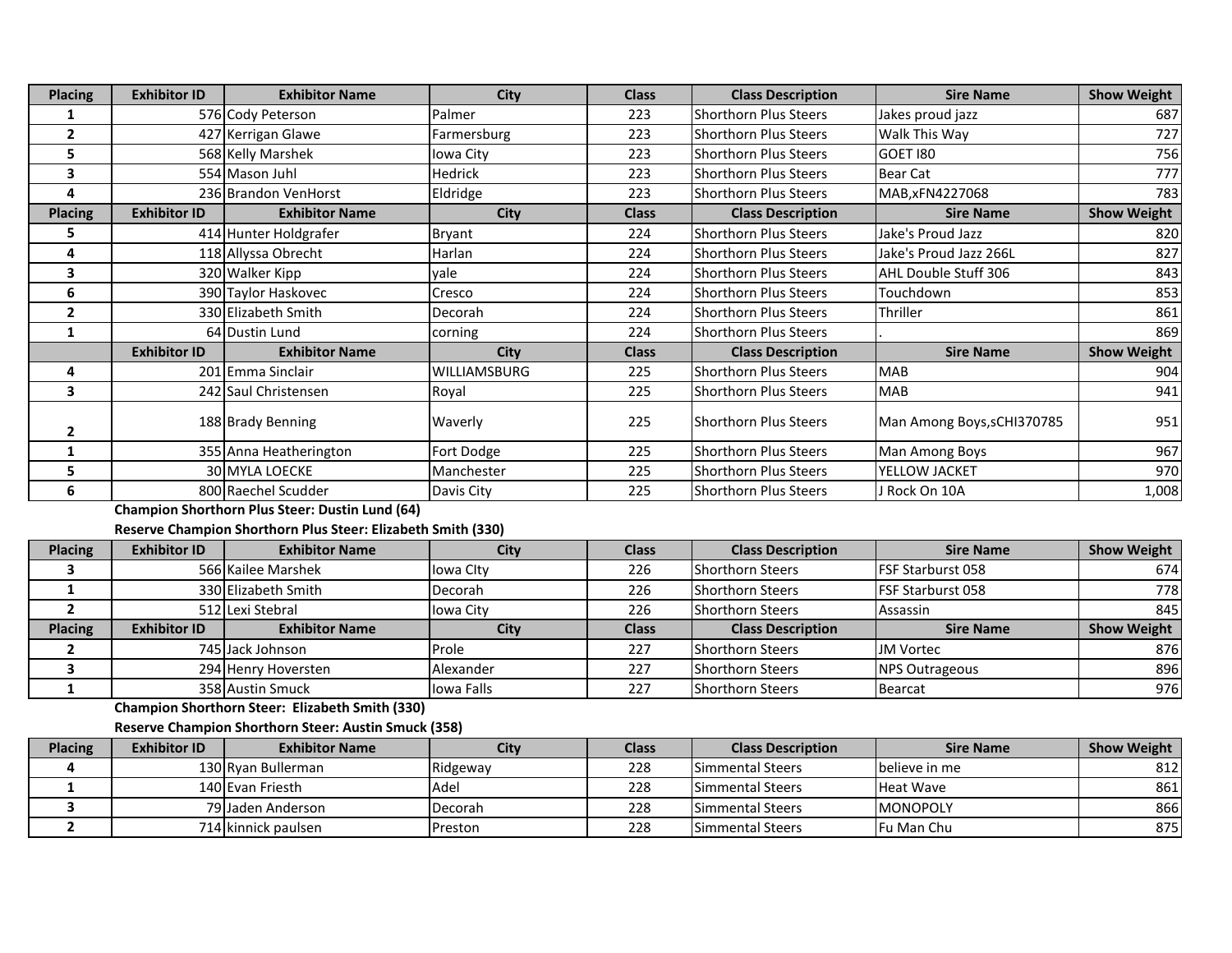| <b>Placing</b> | <b>Exhibitor ID</b> | <b>Exhibitor Name</b>                                       | City           | <b>Class</b> | <b>Class Description</b> | <b>Sire Name</b>              | <b>Show Weight</b> |
|----------------|---------------------|-------------------------------------------------------------|----------------|--------------|--------------------------|-------------------------------|--------------------|
| 2              |                     | 579 Kirstyn Samuelson                                       | Decorah        | 229          | <b>Simmental Steers</b>  | R B S Burco                   | 923                |
|                |                     | 751 Keaton Krieg                                            | Kingsley       | 229          | <b>Simmental Steers</b>  | Monopoly                      | 923                |
| 4              |                     | 244 Colin Henzen-DeCap                                      | Dixon          | 229          | <b>Simmental Steers</b>  | <b>AKS Drive Carpon Dream</b> | 925                |
| 3              |                     | 196 Kolin Krauskopf                                         | Decorah        | 229          | <b>Simmental Steers</b>  | Italian Stallion              | 933                |
| <b>Placing</b> | <b>Exhibitor ID</b> | <b>Exhibitor Name</b>                                       | City           | <b>Class</b> | <b>Class Description</b> | <b>Sire Name</b>              | <b>Show Weight</b> |
|                |                     | 177 Alec Vanderpool                                         | Indianola      | 230          | <b>Simmental Steers</b>  | FBF1 Combustible              | 1,009              |
| $\mathbf{2}$   |                     | 51 Sydney Schwartz                                          | Clarksville    | 230          | Simmental Steers         | Lombardi                      | 1,064              |
|                |                     | <b>Champion Simmental Steer: Keaton Krieg (751)</b>         |                |              |                          |                               |                    |
|                |                     | <b>Reserve Champion Simmental Steer: Evan Friesth (140)</b> |                |              |                          |                               |                    |
| <b>Placing</b> | <b>Exhibitor ID</b> | <b>Exhibitor Name</b>                                       | <b>City</b>    | <b>Class</b> | <b>Class Description</b> | <b>Sire Name</b>              | <b>Show Weight</b> |
| 2              |                     | 542 Blake Juhl                                              | <b>Hedrick</b> | 231          | <b>Angus Steers</b>      | <b>PVF Insight</b>            | 787                |
|                |                     | 221 Karli Burr                                              | Lone Tree      | 231          | <b>Angus Steers</b>      | <b>Bush's Unbelievable</b>    | 848                |
| <b>Placing</b> | <b>Exhibitor ID</b> | <b>Exhibitor Name</b>                                       | <b>City</b>    | <b>Class</b> | <b>Class Description</b> | <b>Sire Name</b>              | <b>Show Weight</b> |
|                |                     | 758 Olivia Johnson                                          | Prole          | 232          | <b>Angus Steers</b>      | HFS First Class 113           | 929                |
| 2              |                     | 491 Devin Becker                                            | Indianola      | 232          | <b>Angus Steers</b>      | Mohrfeld Freedom 529          | 941                |
| 3              |                     | 80 James Garner                                             | Mechanicsville | 232          | <b>Angus Steers</b>      | <b>Bush's Unbelievable</b>    | 945                |
|                |                     | <b>Champion Angus Steer: Olivia Johnson (758)</b>           |                |              |                          |                               |                    |
|                |                     | <b>Reserve Champion Angus Steer: Karli Burr (221)</b>       |                |              |                          |                               |                    |
| <b>Placing</b> | <b>Exhibitor ID</b> | <b>Exhibitor Name</b>                                       | City           | Class        | Class Description        | Sire Name                     | Show Weight        |

| <b>Placing</b> | <b>Exhibitor ID</b> | <b>Exhibitor Name</b> | City                | <b>Class</b> | <b>Class Description</b> | <b>Sire Name</b>        | <b>Show Weight</b> |
|----------------|---------------------|-----------------------|---------------------|--------------|--------------------------|-------------------------|--------------------|
| 5              |                     | 703 brody Pryor       | woodbine            | 233          | <b>Market Heifers</b>    | hollywood               | 616                |
| 11             |                     | 651 Peyton Fisher     | Muscatine           | 233          | <b>Market Heifers</b>    | monoply                 | 646                |
| 9              |                     | 20 Duke Zellmer       | <b>ATLANTIC</b>     | 233          | <b>Market Heifers</b>    | Fu Man Chu              | 687                |
| 6              |                     | 627 Ella Hysell       | Croydon             | 233          | <b>Market Heifers</b>    | Man Among Boys          | 713                |
| 8              |                     | 225 Maggi Bjustrom    | <b>Minburn</b>      | 233          | <b>Market Heifers</b>    | Man Among Boys          | 714                |
| 3              |                     | 163 Max Troyer        | <b>KALONA</b>       | 233          | <b>Market Heifers</b>    | <b>Walks This Way</b>   | 729                |
|                |                     | 690 Grant Ahlers      | laurens             | 233          | <b>Market Heifers</b>    | Ready To Rumble         | 730                |
| 7              |                     | 742 Garrett Beeck     | Schleswig           | 233          | <b>Market Heifers</b>    | Believe In Me           | 731                |
| 10             |                     | 369 Hunter Poston     | villisca            | 233          | <b>Market Heifers</b>    | <b>Italion Stallion</b> | 747                |
| 4              |                     | 672 Shayla Martsching | Moulton             | 233          | <b>Market Heifers</b>    | Man Among Boys          | 750                |
| $\overline{2}$ |                     | 330 Elizabeth Smith   | Decorah             | 233          | <b>Market Heifers</b>    | Man Among Boys          | 751                |
| <b>Placing</b> | <b>Exhibitor ID</b> | <b>Exhibitor Name</b> | <b>City</b>         | <b>Class</b> | <b>Class Description</b> | <b>Sire Name</b>        | <b>Show Weight</b> |
| 3              |                     | 669 Madsen Lange      | Harlan              | 234          | <b>Market Heifers</b>    | Starburst               | 755                |
| 8              |                     | 597 Jace Ites         | Alden               | 234          | <b>Market Heifers</b>    | <b>MAB</b>              | 770                |
| 10             |                     | 480 Ashlyn Hay        | <b>Webster City</b> | 234          | <b>Market Heifers</b>    | <b>MONOPOLY</b>         | 773                |
| 2              |                     | 317 Toxey Freeman     | Corydon             | 234          | <b>Market Heifers</b>    | Man Amongst Boys        | 775                |
| 7              |                     | 277 Kelli Wicks       | Rockford            | 234          | <b>Market Heifers</b>    | Monopoly                | 776                |
| 9              |                     | 156 Ben Sherburne     | Carroll             | 234          | <b>Market Heifers</b>    | Believe                 | 777                |
| 6              |                     | 768 Trey Kline        | Schleswig           | 234          | <b>Market Heifers</b>    | Man Amongst Boys        | 777                |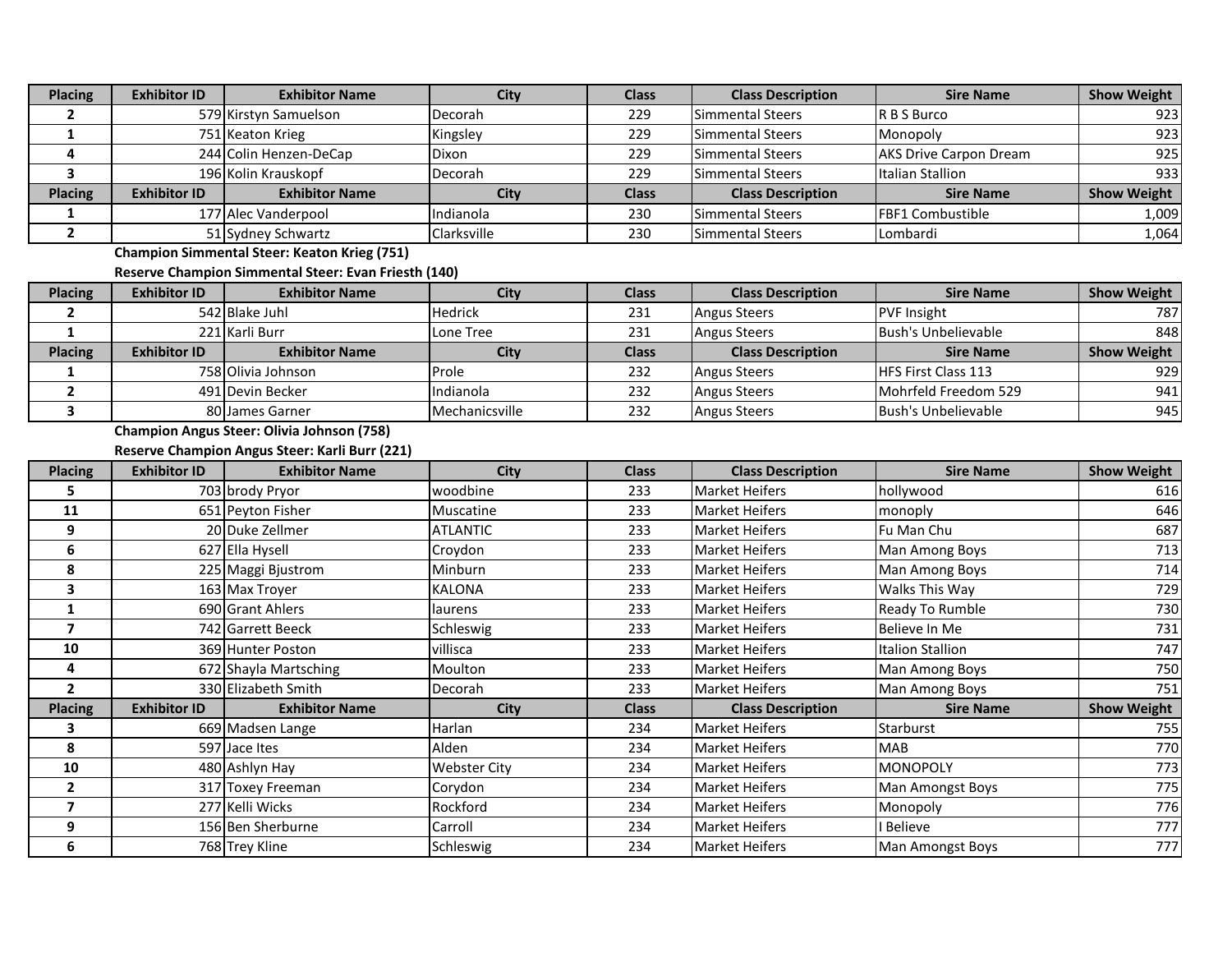| 4                       |                     | 339 Madison Grow                                              | Jefferson          | 234          | <b>Market Heifers</b>    | <b>Ohio Senator</b>        | 780                                                                 |
|-------------------------|---------------------|---------------------------------------------------------------|--------------------|--------------|--------------------------|----------------------------|---------------------------------------------------------------------|
| $\mathbf{1}$            |                     | 23 Kendall Hardie                                             | Corydon            | 234          | <b>Market Heifers</b>    | Man Amongst Boys           | 781                                                                 |
| 5                       |                     | 243 Briar L Klaver                                            | Woolstock          | 234          | <b>Market Heifers</b>    | Salty Dog                  | 785                                                                 |
| <b>Placing</b>          | <b>Exhibitor ID</b> | <b>Exhibitor Name</b>                                         | <b>City</b>        | <b>Class</b> | <b>Class Description</b> | <b>Sire Name</b>           | <b>Show Weight</b>                                                  |
| scratch                 |                     | 548 Elizabeth Garcia Holty                                    | Decorah            | 235          | <b>Market Heifers</b>    | <b>Believe</b>             | 793                                                                 |
| 3                       |                     | 770 Tyson Goretska                                            | Corydon            | 235          | <b>Market Heifers</b>    | <b>Troy Built</b>          | 794                                                                 |
| 4                       |                     | 329 Dustin Dinsdale                                           | Hudson             | 235          | <b>Market Heifers</b>    | Monopoly                   | 795                                                                 |
| 6                       |                     | 420 Jaylee Happe                                              | Washta             | 235          | <b>Market Heifers</b>    | Heatwave                   | 798                                                                 |
| 10                      |                     | 504 Kade Bowlin                                               | New Virginia       | 235          | <b>Market Heifers</b>    | monopoly                   | 798                                                                 |
| 5                       |                     | 193 reed vondrak                                              | lake view          | 235          | <b>Market Heifers</b>    | fu man chu                 | 799                                                                 |
| $\mathbf{1}$            |                     | 707 DALTON SMITH                                              | <b>CHARTER OAK</b> | 235          | <b>Market Heifers</b>    | <b>MONOPLY</b>             | 800                                                                 |
| 12                      |                     | 484 Brett Leer                                                | Humeston           | 235          | <b>Market Heifers</b>    | Man Among Boys             | 801                                                                 |
| $\overline{2}$          |                     | 209 Avery Shalla                                              | Riverside          | 235          | <b>Market Heifers</b>    | <b>MAB</b>                 | 804                                                                 |
| $\overline{\mathbf{z}}$ |                     | 222 Kate Collins                                              | Adel               | 235          | <b>Market Heifers</b>    | <b>Walks Alone</b>         | 805                                                                 |
| 11                      |                     | 431 Levi Klimesh                                              | Calmar             | 235          | Market Heifers           | Man Among Boys             | 807                                                                 |
| 9                       |                     | 358 Austin Smuck                                              | Iowa Falls         | 235          | <b>Market Heifers</b>    | I believe                  | 810                                                                 |
| 8                       |                     | 500 jaxson bowlin                                             | prole              | 235          | <b>Market Heifers</b>    | 180                        | 811                                                                 |
|                         |                     | <b>Champion Division I Market Heifer: Dalton Smith (707)</b>  |                    |              |                          |                            |                                                                     |
|                         |                     |                                                               |                    |              |                          |                            |                                                                     |
|                         |                     | Reserve Champion Division I Market Heifer: Grant Ahlers (690) |                    |              |                          |                            |                                                                     |
| <b>Placing</b>          | <b>Exhibitor ID</b> | <b>Exhibitor Name</b>                                         | City               | <b>Class</b> | <b>Class Description</b> | <b>Sire Name</b>           |                                                                     |
| $\mathbf{1}$            |                     | 370 Jacob Koppen                                              | Lakota             | 236          | <b>Market Heifers</b>    | American Made              |                                                                     |
| 11                      |                     | 791 David Bayliss                                             | Riverside          | 236          | <b>Market Heifers</b>    | Man Amongst Boys           |                                                                     |
| 9                       |                     | 635 Julianna Wise                                             | Decorah            | 236          | <b>Market Heifers</b>    | Heatwave                   |                                                                     |
| $\overline{7}$          |                     | 646 Nate Vonnahme                                             | Carroll            | 236          | <b>Market Heifers</b>    | Man Among Boys             |                                                                     |
| 4                       |                     | 132 Taylor Lock                                               | Packwood           | 236          | <b>Market Heifers</b>    | <b>MAB</b>                 |                                                                     |
| $\overline{2}$          |                     | 489 Cole Lauterbach                                           | Van Meter          | 236          | Market Heifers           | Lone Ranger                |                                                                     |
| 5                       |                     | 693 Karlee Fisher                                             | Villisca           | 236          | <b>Market Heifers</b>    | Monopoly                   | <b>Show Weight</b><br>815<br>815<br>818<br>820<br>823<br>830<br>839 |
| 8                       |                     | 187 Nolan Simons                                              | Carroll            | 236          | <b>Market Heifers</b>    | <b>Walks Alone</b>         |                                                                     |
| 6                       |                     | 493 Ellie Moser                                               | Nevada             | 236          | <b>Market Heifers</b>    | Choppin wood               |                                                                     |
| $\overline{\mathbf{3}}$ |                     | 482 Ben Von Glan                                              | Vail               | 236          | <b>Market Heifers</b>    | Heatwave                   | 842<br>842<br>844                                                   |
| 10                      |                     | 405 dalton petersen                                           | Muscatine          | 236          | <b>Market Heifers</b>    | <b>MAB</b>                 | 845                                                                 |
| <b>Placing</b>          | <b>Exhibitor ID</b> | <b>Exhibitor Name</b>                                         | <b>City</b>        | <b>Class</b> | <b>Class Description</b> | <b>Sire Name</b>           | <b>Show Weight</b>                                                  |
|                         |                     | 221 Karli Burr                                                | Lone Tree          | 237          | <b>Angus Steers</b>      | <b>Bush's Unbelievable</b> | 848                                                                 |
| 4                       |                     | 338 Logan Rozenboom                                           | <b>Bussey</b>      | 237          | <b>Market Heifers</b>    | Unstoppable                | 848                                                                 |
| $\overline{\mathbf{3}}$ |                     | 132 Taylor Lock                                               | Packwood           | 237          | <b>Market Heifers</b>    | <b>MAB</b>                 | 852                                                                 |
| $\mathbf{2}$            |                     | 229 STERLING KRIEGEL                                          | <b>BROOKLYN</b>    | 237          | <b>Market Heifers</b>    | <b>MONOPOLY</b>            | 857<br>858                                                          |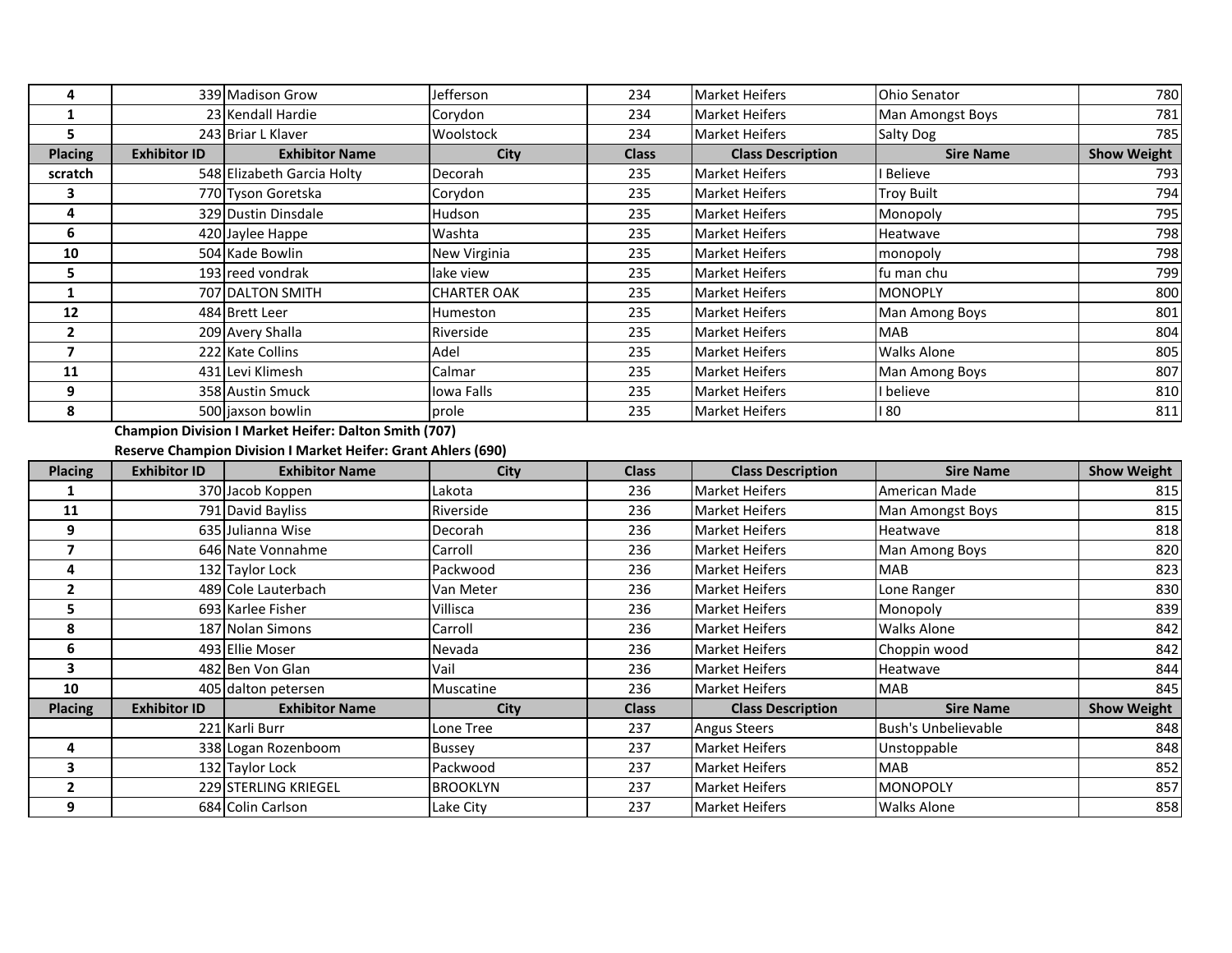| 6              |                     | 801 Kaden Wilson       | Creston               | 237          | <b>Market Heifers</b>    | Believe In Me          | 858                |
|----------------|---------------------|------------------------|-----------------------|--------------|--------------------------|------------------------|--------------------|
|                |                     | 210 Bryce Snedden      | <b>Grand Junction</b> | 237          | <b>Market Heifers</b>    | Italian Stallion       | 860                |
| 8              |                     | 10 Tyler Pudenz        | <b>Story City</b>     | 237          | <b>Market Heifers</b>    | Jawbreaker             | 861                |
| 5              |                     | 417 Jackson Foss       | Northwood             | 237          | <b>Market Heifers</b>    | Unstoppable            | 862                |
| 7              |                     | 48 Nicole Behrendt     | Dunlap                | 237          | <b>Market Heifers</b>    | <b>Deadliest Catch</b> | 864                |
| <b>Placing</b> | <b>Exhibitor ID</b> | <b>Exhibitor Name</b>  | City                  | <b>Class</b> | <b>Class Description</b> | <b>Sire Name</b>       | <b>Show Weight</b> |
|                |                     | 170 Ellie Neil         | Fairbank              | 238          | <b>Market Heifers</b>    | <b>MAB</b>             | 866                |
| 5              |                     | 332 Hannah Kemper      | Wapello               | 238          | <b>Market Heifers</b>    | Messenger              | 867                |
| 9              |                     | 579 Kirstyn Samuelson  | Decorah               | 238          | <b>Market Heifers</b>    | Unstoppable            | 871                |
| 8              |                     | 294 Henry Hoversten    | Alexander             | 238          | <b>Market Heifers</b>    | Monopoly               | 874                |
| 7              |                     | 535 Reid Nichols       | Atlantic              | 238          | <b>Market Heifers</b>    | Walk This Way          | 875                |
| 13             |                     | 677 Jack Neuhaus       | Manchester            | 238          | <b>Market Heifers</b>    |                        | 875                |
| 10             |                     | 169 Dylan Madden       | Alden                 | 238          | <b>Market Heifers</b>    | Man Among Boys         | 883                |
| $\overline{2}$ |                     | 715 Layne Pryor        | woodbine              | 238          | <b>Market Heifers</b>    | monopoly               | 888                |
| 12             |                     | 59 Natalie Koepke      | Waverly               | 238          | <b>Market Heifers</b>    | Monopaly               | 890                |
| 11             |                     | 422 Justin Shields     | Lineville             | 238          | <b>Market Heifers</b>    | I Believe              | 890                |
| 4              |                     | 707 DALTON SMITH       | <b>CHARTER OAK</b>    | 238          | <b>Market Heifers</b>    | <b>MONOPLY</b>         | 890                |
| 6              |                     | 239 Claire Christensen | Royal                 | 238          | <b>Market Heifers</b>    | Monopoly               | 891                |
| 3              |                     | 720 Kal Swanson        | peterson              | 238          | <b>Market Heifers</b>    | monopoly               | 891                |

**Champion Division II Market Heifer: Ellie Neil (170)**

## **Reserve Champion Division II Market Heifer: Jacob Koppen (370)**

| <b>Placing</b> | <b>Exhibitor ID</b> | <b>Exhibitor Name</b> | City                    |     | <b>Class Description</b> | <b>Sire Name</b>    | <b>Show Weight</b> |
|----------------|---------------------|-----------------------|-------------------------|-----|--------------------------|---------------------|--------------------|
| 6              |                     | 538 Ainsley Lovrien   | Clarksville             | 239 | <b>Market Heifers</b>    | <b>MAB</b>          | 894                |
| 4              |                     | 252 Kolbi Rice        | Parkersburg             | 239 | <b>Market Heifers</b>    | <b>NAGE ANTE UP</b> | 896                |
| 7              |                     | 647 Nathaniel Gaul    | <b>Strawberry Point</b> | 239 | <b>Market Heifers</b>    | Walks This Way      | 896                |
| 12             |                     | 472 PAIGE GRIEM       | Delmar                  | 239 | <b>Market Heifers</b>    | Man Among Boys      | 899                |
| 3              |                     | 539 Allie Cline       | LENOX                   | 239 | <b>Market Heifers</b>    | <b>MAB</b>          | 900                |
| 8              |                     | 516 Nathan Novak      | <b>Mount Vernon</b>     | 239 | <b>Market Heifers</b>    | Monoply             | 902                |
| $\overline{2}$ |                     | 410 Dustin Burco      | Independence            | 239 | <b>Market Heifers</b>    | Monopoly            | 904                |
| 5.             |                     | 131 Tanner Henningsen | Ames                    | 239 | <b>Market Heifers</b>    | Monopoly            | 905                |
|                |                     | 167 Dalton Shanks     | Colfax                  | 239 | <b>Market Heifers</b>    | Monopoly            | 905                |
| 11             |                     | 812 Aaron Allen       | Elk Horn                | 239 | <b>Market Heifers</b>    | Man Among Boys      | 905                |
| 9              |                     | 380 Megan Pretz       | Columbus Junction       | 239 | <b>Market Heifers</b>    | Amen                | 907                |
| 10             |                     | 333 jace petersen     | Gladbrook               | 239 | <b>Market Heifers</b>    | <b>BIM</b>          | 908                |
| <b>Placing</b> | <b>Exhibitor ID</b> | <b>Exhibitor Name</b> | <b>City</b>             |     | <b>Class Description</b> | <b>Sire Name</b>    | <b>Show Weight</b> |
| 9              |                     | 421 Jonathan Casson   | Underwood               | 240 | <b>Market Heifers</b>    | <b>Bear Cat</b>     | 910                |
|                |                     | 68 Norah Lund         | corning                 | 240 | <b>Market Heifers</b>    |                     | 912                |
| 4              |                     | 615 Brooklyn Beery    | Anthon                  | 240 | <b>Market Heifers</b>    | Unstoppable         | 917                |
|                |                     | 708 Gavin Cooper      | Monticello              | 240 | <b>Market Heifers</b>    | Unstoppable         | 922                |